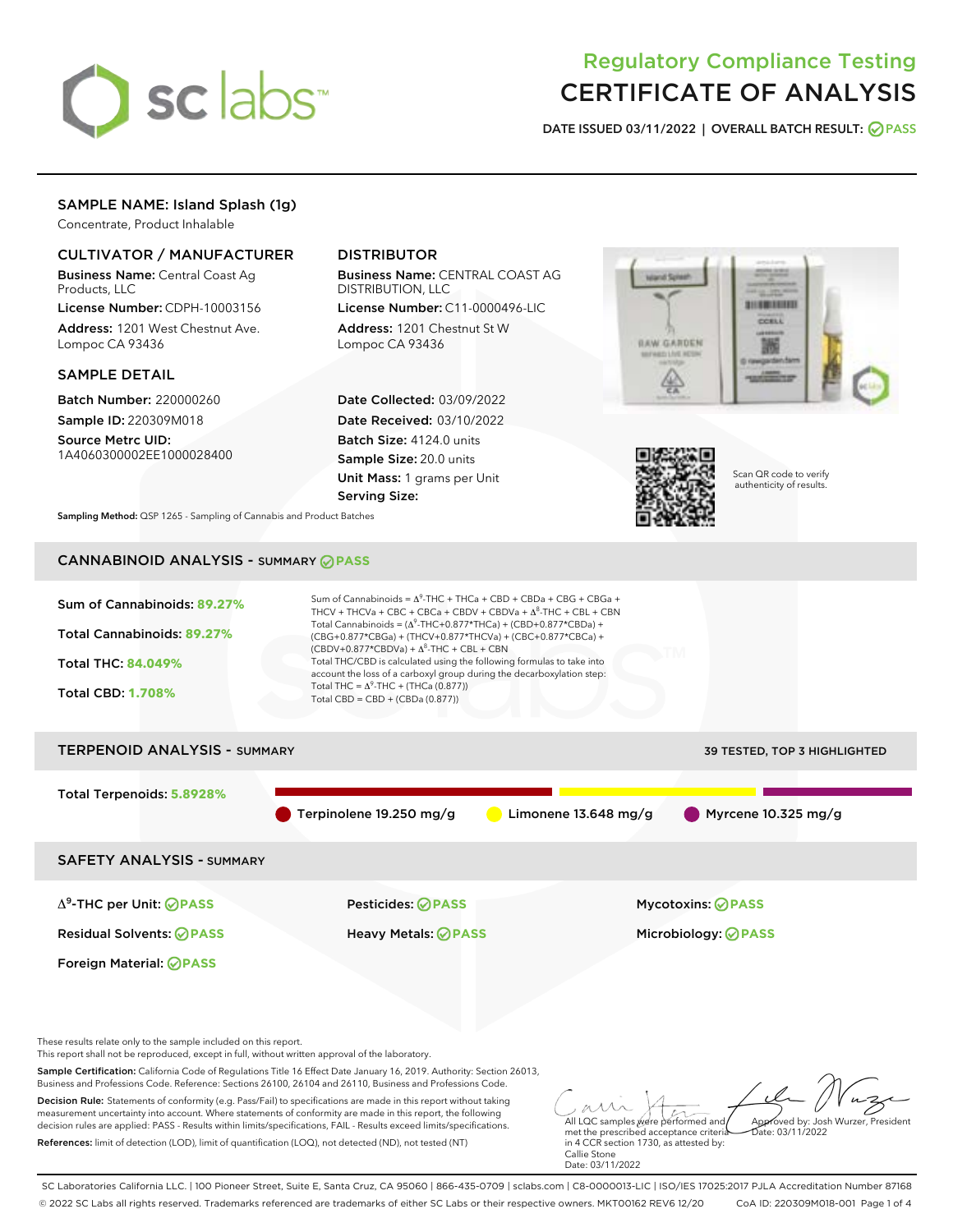



ISLAND SPLASH (1G) | DATE ISSUED 03/11/2022 | OVERALL BATCH RESULT: **○** PASS

#### CANNABINOID TEST RESULTS - 03/10/2022 2 PASS

Tested by high-performance liquid chromatography with diode-array detection (HPLC-DAD). **Method:** QSP 1157 - Analysis of Cannabinoids by HPLC-DAD

#### TOTAL CANNABINOIDS: **89.27%**

Total Cannabinoids (Total THC) + (Total CBD) + (Total CBG) + (Total THCV) + (Total CBC) +  $(Total$  CBDV) +  $\Delta$ <sup>8</sup>-THC + CBL + CBN

TOTAL THC: **84.049%** Total THC (Δ<sup>9</sup> -THC+0.877\*THCa)

TOTAL CBD: **1.708%** Total CBD (CBD+0.877\*CBDa)

TOTAL CBG: 2.831% Total CBG (CBG+0.877\*CBGa)

TOTAL THCV: 0.51% Total THCV (THCV+0.877\*THCVa)

TOTAL CBC: ND Total CBC (CBC+0.877\*CBCa)

TOTAL CBDV: ND Total CBDV (CBDV+0.877\*CBDVa)

| <b>COMPOUND</b>  | LOD/LOQ<br>(mg/g)          | <b>MEASUREMENT</b><br><b>UNCERTAINTY</b><br>(mg/g) | <b>RESULT</b><br>(mg/g) | <b>RESULT</b><br>(%) |
|------------------|----------------------------|----------------------------------------------------|-------------------------|----------------------|
| $\Lambda^9$ -THC | 0.06 / 0.26                | ±22.525                                            | 840.49                  | 84.049               |
| <b>CBG</b>       | 0.06/0.19                  | ±0.869                                             | 28.31                   | 2.831                |
| <b>CBD</b>       | 0.07/0.29                  | ±0.615                                             | 17.08                   | 1.708                |
| <b>THCV</b>      | 0.1/0.2                    | ±0.20                                              | 5.1                     | 0.51                 |
| <b>CBN</b>       | 0.1/0.3                    | ±0.09                                              | 1.7                     | 0.17                 |
| $\Delta^8$ -THC  | 0.1 / 0.4                  | N/A                                                | <b>ND</b>               | <b>ND</b>            |
| <b>THCa</b>      | 0.05/0.14                  | N/A                                                | <b>ND</b>               | <b>ND</b>            |
| <b>THCVa</b>     | 0.07/0.20                  | N/A                                                | <b>ND</b>               | <b>ND</b>            |
| <b>CBDa</b>      | 0.02/0.19                  | N/A                                                | <b>ND</b>               | <b>ND</b>            |
| <b>CBDV</b>      | 0.04 / 0.15                | N/A                                                | <b>ND</b>               | <b>ND</b>            |
| <b>CBDVa</b>     | 0.03/0.53                  | N/A                                                | <b>ND</b>               | <b>ND</b>            |
| <b>CBGa</b>      | 0.1/0.2                    | N/A                                                | <b>ND</b>               | <b>ND</b>            |
| <b>CBL</b>       | 0.06 / 0.24                | N/A                                                | <b>ND</b>               | <b>ND</b>            |
| <b>CBC</b>       | 0.2 / 0.5                  | N/A                                                | <b>ND</b>               | <b>ND</b>            |
| <b>CBCa</b>      | 0.07/0.28                  | N/A                                                | <b>ND</b>               | <b>ND</b>            |
|                  | <b>SUM OF CANNABINOIDS</b> |                                                    | 892.7 mg/g              | 89.27%               |

#### **UNIT MASS: 1 grams per Unit**

| $\Delta^9$ -THC per Unit               | 1100 per-package limit | 840.49 mg/unit | <b>PASS</b> |
|----------------------------------------|------------------------|----------------|-------------|
| <b>Total THC per Unit</b>              |                        | 840.49 mg/unit |             |
| <b>CBD per Unit</b>                    |                        | 17.08 mg/unit  |             |
| <b>Total CBD per Unit</b>              |                        | 17.08 mg/unit  |             |
| <b>Sum of Cannabinoids</b><br>per Unit |                        | 892.7 mg/unit  |             |
| <b>Total Cannabinoids</b><br>per Unit  |                        | 892.7 mg/unit  |             |

#### TERPENOID TEST RESULTS - 03/11/2022

Terpene analysis utilizing gas chromatography-flame ionization detection (GC-FID). **Method:** QSP 1192 - Analysis of Terpenoids by GC-FID

| <b>COMPOUND</b>         | LOD/LOQ<br>(mg/g) | <b>MEASUREMENT</b><br><b>UNCERTAINTY</b><br>(mg/g) | <b>RESULT</b><br>(mg/g)                          | <b>RESULT</b><br>(%) |
|-------------------------|-------------------|----------------------------------------------------|--------------------------------------------------|----------------------|
| Terpinolene             | 0.008 / 0.026     | ±0.3061                                            | 19.250                                           | 1.9250               |
| Limonene                | 0.005 / 0.016     | ±0.1515                                            | 13.648                                           | 1.3648               |
| <b>Myrcene</b>          | 0.008 / 0.025     | ±0.1032                                            | 10.325                                           | 1.0325               |
| $\beta$ -Pinene         | 0.004 / 0.014     | ±0.0255                                            | 2.866                                            | 0.2866               |
| β-Caryophyllene         | 0.004 / 0.012     | ±0.0641                                            | 2.314                                            | 0.2314               |
| $\alpha$ -Pinene        | 0.005 / 0.017     | ±0.0123                                            | 1.835                                            | 0.1835               |
| <b>B-Ocimene</b>        | 0.006 / 0.020     | ±0.0433                                            | 1.731                                            | 0.1731               |
| Linalool                | 0.009 / 0.032     | ±0.0306                                            | 1.035                                            | 0.1035               |
| $\alpha$ -Phellandrene  | 0.006 / 0.020     | ±0.0080                                            | 0.751                                            | 0.0751               |
| trans-ß-Farnesene       | 0.008 / 0.025     | ±0.0206                                            | 0.746                                            | 0.0746               |
| Fenchol                 | 0.010 / 0.034     | ±0.0199                                            | 0.660                                            | 0.0660               |
| $\alpha$ -Humulene      | 0.009/0.029       | ±0.0162                                            | 0.648                                            | 0.0648               |
| <b>Terpineol</b>        | 0.009 / 0.031     | ±0.0295                                            | 0.617                                            | 0.0617               |
| $\Delta^3$ -Carene      | 0.005 / 0.018     | ±0.0068                                            | 0.612                                            | 0.0612               |
| $\alpha$ -Terpinene     | 0.005 / 0.017     | ±0.0061                                            | 0.523                                            | 0.0523               |
| $\gamma$ -Terpinene     | 0.006 / 0.018     | ±0.0045                                            | 0.332                                            | 0.0332               |
| Camphene                | 0.005 / 0.015     | ±0.0021                                            | 0.229                                            | 0.0229               |
| $\alpha$ -Bisabolol     | 0.008 / 0.026     | ±0.0071                                            | 0.170                                            | 0.0170               |
| <b>Borneol</b>          | 0.005 / 0.016     | ±0.0041                                            | 0.124                                            | 0.0124               |
| Nerolidol               | 0.006 / 0.019     | ±0.0046                                            | 0.093                                            | 0.0093               |
| Fenchone                | 0.009 / 0.028     | ±0.0019                                            | 0.082                                            | 0.0082               |
| Guaiol                  | 0.009 / 0.030     | ±0.0030                                            | 0.081                                            | 0.0081               |
| Sabinene                | 0.004 / 0.014     | ±0.0005                                            | 0.058                                            | 0.0058               |
| Eucalyptol              | 0.006 / 0.018     | ±0.0008                                            | 0.043                                            | 0.0043               |
| p-Cymene                | 0.005 / 0.016     | ±0.0009                                            | 0.041                                            | 0.0041               |
| Caryophyllene<br>Oxide  | 0.010 / 0.033     | ±0.0014                                            | 0.039                                            | 0.0039               |
| Sabinene Hydrate        | 0.006 / 0.022     | ±0.0009                                            | 0.029                                            | 0.0029               |
| Geraniol                | 0.002 / 0.007     | ±0.0009                                            | 0.025                                            | 0.0025               |
| <b>Citronellol</b>      | 0.003 / 0.010     | ±0.0008                                            | 0.021                                            | 0.0021               |
| Nerol                   | 0.003 / 0.011     | N/A                                                | $<$ LOO                                          | <loq< th=""></loq<>  |
| <b>Geranyl Acetate</b>  | 0.004 / 0.014     | N/A                                                | <loq< th=""><th><math>&lt;</math>LOQ</th></loq<> | $<$ LOQ              |
| Isopulegol              | 0.005 / 0.016     | N/A                                                | <b>ND</b>                                        | <b>ND</b>            |
| Camphor                 | 0.006 / 0.019     | N/A                                                | ND                                               | ND                   |
| Isoborneol              | 0.004 / 0.012     | N/A                                                | ND                                               | ND                   |
| Menthol                 | 0.008 / 0.025     | N/A                                                | ND                                               | ND                   |
| Pulegone                | 0.003 / 0.011     | N/A                                                | ND                                               | ND                   |
| $\alpha$ -Cedrene       | 0.005 / 0.016     | N/A                                                | ND                                               | ND                   |
| Valencene               | 0.009 / 0.030     | N/A                                                | ND                                               | ND                   |
| Cedrol                  | 0.008 / 0.027     | N/A                                                | ND                                               | ND                   |
| <b>TOTAL TERPENOIDS</b> |                   |                                                    | 58.928 mg/g                                      | 5.8928%              |

SC Laboratories California LLC. | 100 Pioneer Street, Suite E, Santa Cruz, CA 95060 | 866-435-0709 | sclabs.com | C8-0000013-LIC | ISO/IES 17025:2017 PJLA Accreditation Number 87168 © 2022 SC Labs all rights reserved. Trademarks referenced are trademarks of either SC Labs or their respective owners. MKT00162 REV6 12/20 CoA ID: 220309M018-001 Page 2 of 4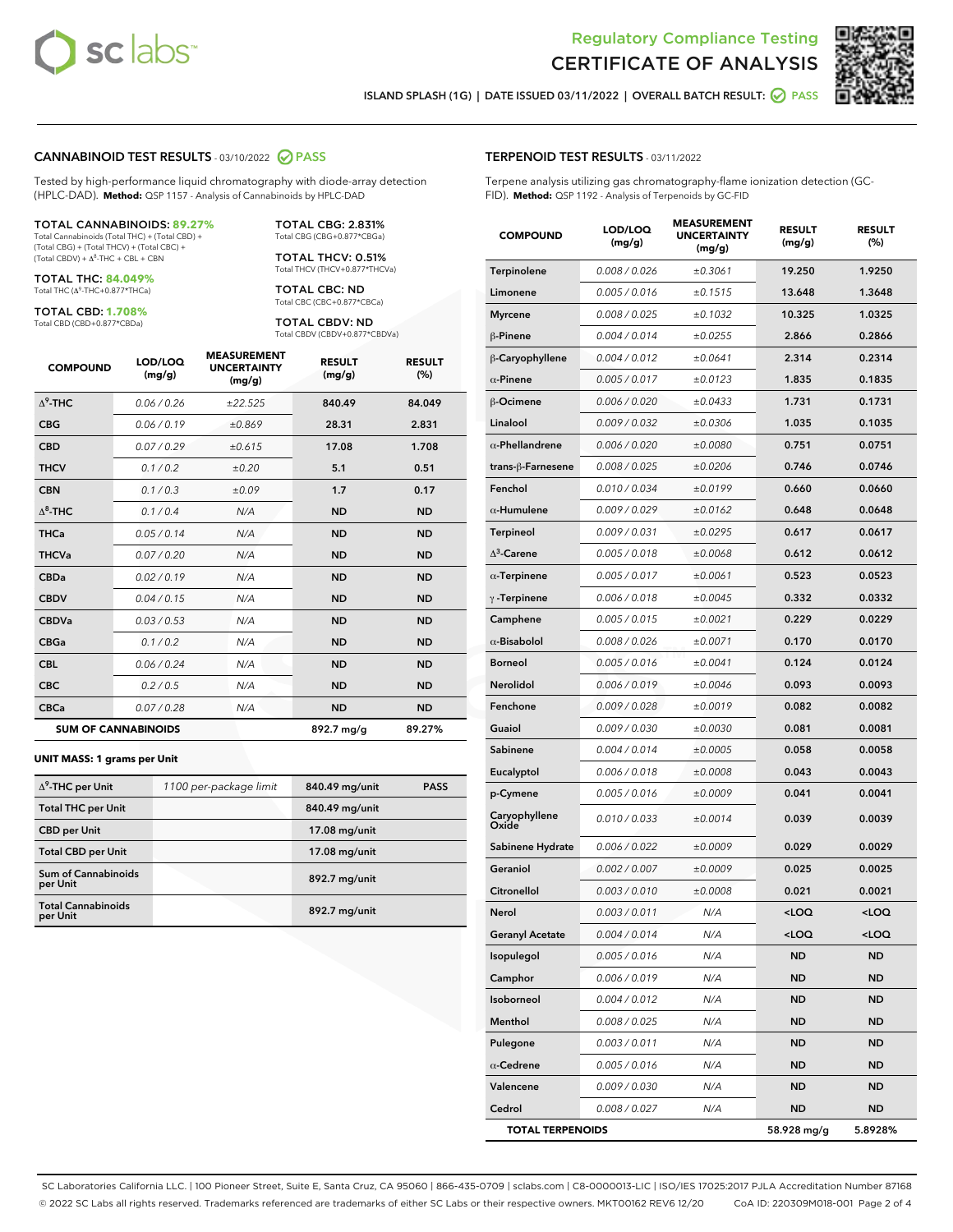



ISLAND SPLASH (1G) | DATE ISSUED 03/11/2022 | OVERALL BATCH RESULT: ● PASS

## CATEGORY 1 PESTICIDE TEST RESULTS - 03/11/2022 2 PASS

Pesticide and plant growth regulator analysis utilizing high-performance liquid chromatography-mass spectrometry (HPLC-MS) or gas chromatography-mass spectrometry (GC-MS). \*GC-MS utilized where indicated. **Method:** QSP 1212 - Analysis of Pesticides and Mycotoxins by LC-MS or QSP 1213 - Analysis of Pesticides by GC-MS

| <b>COMPOUND</b>             | LOD/LOQ<br>$(\mu g/g)$ | <b>ACTION</b><br><b>LIMIT</b><br>$(\mu g/g)$ | <b>MEASUREMENT</b><br><b>UNCERTAINTY</b><br>$(\mu g/g)$ | <b>RESULT</b><br>$(\mu g/g)$ | <b>RESULT</b> |  |
|-----------------------------|------------------------|----------------------------------------------|---------------------------------------------------------|------------------------------|---------------|--|
| <b>Aldicarb</b>             | 0.03 / 0.08            | $\ge$ LOD                                    | N/A                                                     | <b>ND</b>                    | <b>PASS</b>   |  |
| Carbofuran                  | 0.02 / 0.05            | $\ge$ LOD                                    | N/A                                                     | <b>ND</b>                    | <b>PASS</b>   |  |
| Chlordane*                  | 0.03/0.08              | $>$ LOD                                      | N/A                                                     | <b>ND</b>                    | <b>PASS</b>   |  |
| Chlorfenapyr*               | 0.03/0.10              | $>$ LOD                                      | N/A                                                     | <b>ND</b>                    | <b>PASS</b>   |  |
| Chlorpyrifos                | 0.02 / 0.06            | $>$ LOD                                      | N/A                                                     | <b>ND</b>                    | <b>PASS</b>   |  |
| Coumaphos                   | 0.02 / 0.07            | $\ge$ LOD                                    | N/A                                                     | <b>ND</b>                    | <b>PASS</b>   |  |
| <b>Daminozide</b>           | 0.02 / 0.07            | $\ge$ LOD                                    | N/A                                                     | <b>ND</b>                    | <b>PASS</b>   |  |
| <b>Dichlorvos</b><br>(DDVP) | 0.03/0.09              | $\ge$ LOD                                    | N/A                                                     | <b>ND</b>                    | <b>PASS</b>   |  |
| Dimethoate                  | 0.03 / 0.08            | $>$ LOD                                      | N/A                                                     | <b>ND</b>                    | <b>PASS</b>   |  |
| Ethoprophos                 | 0.03/0.10              | $\ge$ LOD                                    | N/A                                                     | <b>ND</b>                    | <b>PASS</b>   |  |
| Etofenprox                  | 0.02 / 0.06            | $>$ LOD                                      | N/A                                                     | <b>ND</b>                    | <b>PASS</b>   |  |
| Fenoxycarb                  | 0.03 / 0.08            | $>$ LOD                                      | N/A                                                     | <b>ND</b>                    | <b>PASS</b>   |  |
| Fipronil                    | 0.03 / 0.08            | $\ge$ LOD                                    | N/A                                                     | <b>ND</b>                    | <b>PASS</b>   |  |
| Imazalil                    | 0.02 / 0.06            | $\ge$ LOD                                    | N/A                                                     | <b>ND</b>                    | <b>PASS</b>   |  |
| <b>Methiocarb</b>           | 0.02 / 0.07            | $\ge$ LOD                                    | N/A                                                     | <b>ND</b>                    | <b>PASS</b>   |  |
| Parathion-methyl            | 0.03/0.10              | $\geq$ LOD                                   | N/A                                                     | <b>ND</b>                    | <b>PASS</b>   |  |
| <b>Mevinphos</b>            | 0.03/0.09              | $\ge$ LOD                                    | N/A                                                     | <b>ND</b>                    | <b>PASS</b>   |  |
| Paclobutrazol               | 0.02 / 0.05            | $\ge$ LOD                                    | N/A                                                     | <b>ND</b>                    | <b>PASS</b>   |  |
| Propoxur                    | 0.03/0.09              | $\ge$ LOD                                    | N/A                                                     | <b>ND</b>                    | <b>PASS</b>   |  |
| Spiroxamine                 | 0.03 / 0.08            | $\ge$ LOD                                    | N/A                                                     | <b>ND</b>                    | <b>PASS</b>   |  |
| Thiacloprid                 | 0.03/0.10              | $>$ LOD                                      | N/A                                                     | <b>ND</b>                    | <b>PASS</b>   |  |

## CATEGORY 2 PESTICIDE TEST RESULTS - 03/11/2022 @ PASS

| <b>COMPOUND</b>          | LOD/LOQ<br>$(\mu g/g)$ | <b>ACTION</b><br><b>LIMIT</b><br>$(\mu g/g)$ | <b>MEASUREMENT</b><br><b>UNCERTAINTY</b><br>$(\mu g/g)$ | <b>RESULT</b><br>$(\mu g/g)$ | <b>RESULT</b> |
|--------------------------|------------------------|----------------------------------------------|---------------------------------------------------------|------------------------------|---------------|
| Abamectin                | 0.03/0.10              | 0.1                                          | N/A                                                     | <b>ND</b>                    | <b>PASS</b>   |
| Acephate                 | 0.02/0.07              | 0.1                                          | N/A                                                     | <b>ND</b>                    | <b>PASS</b>   |
| Acequinocyl              | 0.02/0.07              | 0.1                                          | N/A                                                     | <b>ND</b>                    | <b>PASS</b>   |
| Acetamiprid              | 0.02/0.05              | 0.1                                          | N/A                                                     | <b>ND</b>                    | <b>PASS</b>   |
| Azoxystrobin             | 0.02 / 0.07            | 0.1                                          | N/A                                                     | <b>ND</b>                    | <b>PASS</b>   |
| <b>Bifenazate</b>        | 0.01/0.04              | 0.1                                          | N/A                                                     | <b>ND</b>                    | <b>PASS</b>   |
| <b>Bifenthrin</b>        | 0.02 / 0.05            | 3                                            | N/A                                                     | <b>ND</b>                    | <b>PASS</b>   |
| <b>Boscalid</b>          | 0.03/0.09              | 0.1                                          | N/A                                                     | <b>ND</b>                    | <b>PASS</b>   |
| Captan                   | 0.19/0.57              | 0.7                                          | N/A                                                     | <b>ND</b>                    | <b>PASS</b>   |
| Carbaryl                 | 0.02/0.06              | 0.5                                          | N/A                                                     | <b>ND</b>                    | <b>PASS</b>   |
| Chlorantranilip-<br>role | 0.04/0.12              | 10                                           | N/A                                                     | <b>ND</b>                    | <b>PASS</b>   |
| Clofentezine             | 0.03/0.09              | 0.1                                          | N/A                                                     | <b>ND</b>                    | <b>PASS</b>   |

### CATEGORY 2 PESTICIDE TEST RESULTS - 03/11/2022 continued

| <b>COMPOUND</b>               | LOD/LOQ<br>(µg/g) | <b>ACTION</b><br><b>LIMIT</b><br>$(\mu g/g)$ | <b>MEASUREMENT</b><br><b>UNCERTAINTY</b><br>$(\mu g/g)$ | <b>RESULT</b><br>(µg/g) | <b>RESULT</b> |
|-------------------------------|-------------------|----------------------------------------------|---------------------------------------------------------|-------------------------|---------------|
| Cyfluthrin                    | 0.12 / 0.38       | $\overline{c}$                               | N/A                                                     | <b>ND</b>               | <b>PASS</b>   |
| Cypermethrin                  | 0.11 / 0.32       | 1                                            | N/A                                                     | <b>ND</b>               | <b>PASS</b>   |
| <b>Diazinon</b>               | 0.02 / 0.05       | 0.1                                          | N/A                                                     | <b>ND</b>               | <b>PASS</b>   |
| Dimethomorph                  | 0.03 / 0.09       | $\overline{c}$                               | N/A                                                     | <b>ND</b>               | <b>PASS</b>   |
| Etoxazole                     | 0.02 / 0.06       | 0.1                                          | N/A                                                     | <b>ND</b>               | <b>PASS</b>   |
| Fenhexamid                    | 0.03 / 0.09       | 0.1                                          | N/A                                                     | <b>ND</b>               | <b>PASS</b>   |
| Fenpyroximate                 | 0.02 / 0.06       | 0.1                                          | N/A                                                     | <b>ND</b>               | <b>PASS</b>   |
| Flonicamid                    | 0.03 / 0.10       | 0.1                                          | N/A                                                     | <b>ND</b>               | <b>PASS</b>   |
| Fludioxonil                   | 0.03 / 0.10       | 0.1                                          | N/A                                                     | <b>ND</b>               | <b>PASS</b>   |
| Hexythiazox                   | 0.02 / 0.07       | 0.1                                          | N/A                                                     | <b>ND</b>               | <b>PASS</b>   |
| Imidacloprid                  | 0.04 / 0.11       | 5                                            | N/A                                                     | <b>ND</b>               | <b>PASS</b>   |
| Kresoxim-methyl               | 0.02 / 0.07       | 0.1                                          | N/A                                                     | <b>ND</b>               | <b>PASS</b>   |
| Malathion                     | 0.03 / 0.09       | 0.5                                          | N/A                                                     | <b>ND</b>               | <b>PASS</b>   |
| Metalaxyl                     | 0.02 / 0.07       | $\overline{c}$                               | N/A                                                     | <b>ND</b>               | <b>PASS</b>   |
| Methomyl                      | 0.03 / 0.10       | 1                                            | N/A                                                     | <b>ND</b>               | <b>PASS</b>   |
| Myclobutanil                  | 0.03 / 0.09       | 0.1                                          | N/A                                                     | <b>ND</b>               | <b>PASS</b>   |
| Naled                         | 0.02 / 0.07       | 0.1                                          | N/A                                                     | <b>ND</b>               | <b>PASS</b>   |
| Oxamyl                        | 0.04 / 0.11       | 0.5                                          | N/A                                                     | <b>ND</b>               | <b>PASS</b>   |
| Pentachloronitro-<br>benzene* | 0.03 / 0.09       | 0.1                                          | N/A                                                     | <b>ND</b>               | <b>PASS</b>   |
| Permethrin                    | 0.04 / 0.12       | 0.5                                          | N/A                                                     | <b>ND</b>               | <b>PASS</b>   |
| Phosmet                       | 0.03 / 0.10       | 0.1                                          | N/A                                                     | <b>ND</b>               | <b>PASS</b>   |
| Piperonyl<br><b>Butoxide</b>  | 0.02 / 0.07       | 3                                            | N/A                                                     | <b>ND</b>               | <b>PASS</b>   |
| Prallethrin                   | 0.03 / 0.08       | 0.1                                          | N/A                                                     | <b>ND</b>               | <b>PASS</b>   |
| Propiconazole                 | 0.02 / 0.07       | 0.1                                          | N/A                                                     | <b>ND</b>               | <b>PASS</b>   |
| Pyrethrins                    | 0.04 / 0.12       | 0.5                                          | N/A                                                     | <b>ND</b>               | <b>PASS</b>   |
| Pyridaben                     | 0.02 / 0.07       | 0.1                                          | N/A                                                     | <b>ND</b>               | <b>PASS</b>   |
| Spinetoram                    | 0.02 / 0.07       | 0.1                                          | N/A                                                     | <b>ND</b>               | <b>PASS</b>   |
| Spinosad                      | 0.02 / 0.07       | 0.1                                          | N/A                                                     | <b>ND</b>               | <b>PASS</b>   |
| Spiromesifen                  | 0.02 / 0.05       | 0.1                                          | N/A                                                     | <b>ND</b>               | <b>PASS</b>   |
| Spirotetramat                 | 0.02 / 0.06       | 0.1                                          | N/A                                                     | <b>ND</b>               | <b>PASS</b>   |
| Tebuconazole                  | 0.02 / 0.07       | 0.1                                          | N/A                                                     | <b>ND</b>               | <b>PASS</b>   |
| Thiamethoxam                  | 0.03 / 0.10       | 5                                            | N/A                                                     | <b>ND</b>               | <b>PASS</b>   |
| Trifloxystrobin               | 0.03 / 0.08       | 0.1                                          | N/A                                                     | <b>ND</b>               | <b>PASS</b>   |

SC Laboratories California LLC. | 100 Pioneer Street, Suite E, Santa Cruz, CA 95060 | 866-435-0709 | sclabs.com | C8-0000013-LIC | ISO/IES 17025:2017 PJLA Accreditation Number 87168 © 2022 SC Labs all rights reserved. Trademarks referenced are trademarks of either SC Labs or their respective owners. MKT00162 REV6 12/20 CoA ID: 220309M018-001 Page 3 of 4